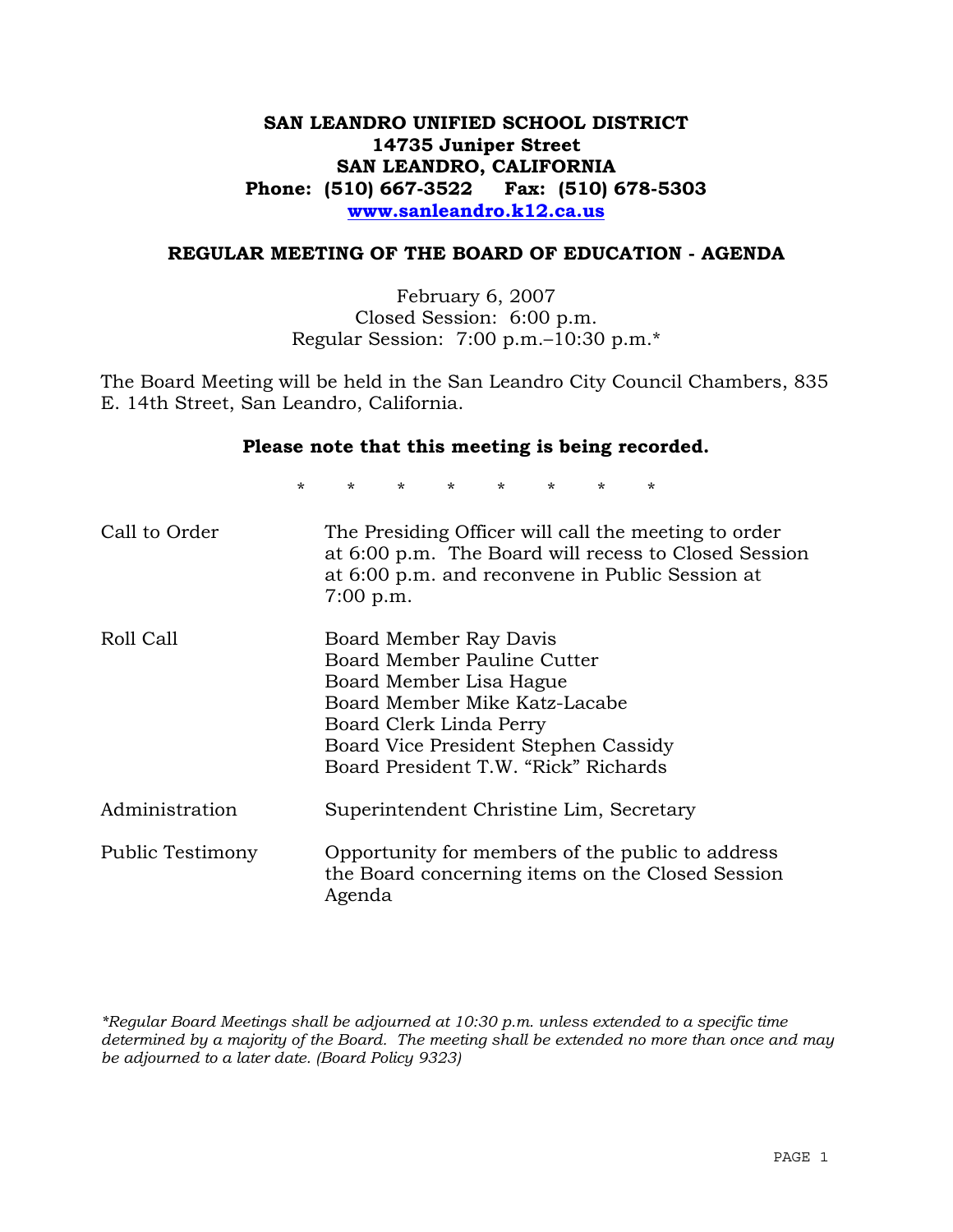Prior to the Public Session, the Board will meet in Closed Session pursuant to Education Code Sections 35146 and 48918(c), and Government Code Sections 54957, 54957.6, 54956.9(b), 54956.8, and 54956.9.

- a) Student Expulsions
- b) Public Employee Performance Evaluation, Title: Superintendent's Evaluation
- c) Public Employee Discipline/Dismissal/Release
- d) Conference with Labor Negotiator
- e) Conference with Legal Counsel Anticipated Litigation Significant exposure to litigation
- f) Conference with Real Property Negotiator Property(ies)
- g) Conference with Legal Counsel Existing Litigation

| Report Closed<br><b>Session Action</b> | Motion __________ Second __________ Vote ________ |                                                                                                                                                                                                                                                                                                                                                                                                                                                                                                                                                                                                                                                                                                                                                                                                                                                                                                                                                                                                                        |
|----------------------------------------|---------------------------------------------------|------------------------------------------------------------------------------------------------------------------------------------------------------------------------------------------------------------------------------------------------------------------------------------------------------------------------------------------------------------------------------------------------------------------------------------------------------------------------------------------------------------------------------------------------------------------------------------------------------------------------------------------------------------------------------------------------------------------------------------------------------------------------------------------------------------------------------------------------------------------------------------------------------------------------------------------------------------------------------------------------------------------------|
| Pledge of Allegiance                   |                                                   |                                                                                                                                                                                                                                                                                                                                                                                                                                                                                                                                                                                                                                                                                                                                                                                                                                                                                                                                                                                                                        |
| Approve Agenda                         | 2007.                                             | Approve the Regular Meeting Agenda of February 6,                                                                                                                                                                                                                                                                                                                                                                                                                                                                                                                                                                                                                                                                                                                                                                                                                                                                                                                                                                      |
|                                        | Motion __________ Second __________ Vote ________ |                                                                                                                                                                                                                                                                                                                                                                                                                                                                                                                                                                                                                                                                                                                                                                                                                                                                                                                                                                                                                        |
| Legal Statement                        |                                                   | Members of the audience who wish to address the<br>Board are asked to complete the yellow card available at<br>the entrance and submit it to the Board's Administrative<br>Assistant. Speakers who have completed the card will be<br>called when the item is reached on the agenda or, for<br>non-agenda items, during the Public Testimony. Cards<br>are to be turned in before the item is reached on the<br>agenda. Please note that this meeting is being recorded.<br>State law prohibits the Board of Education from taking<br>any action on or discussing items that are not on the<br>posted agenda except to A) briefly respond to statements<br>made or questions posed by the public in attendance; B)<br>ask questions for clarification; C) provide a reference to a<br>staff member or other resource for factual information in<br>response to the inquiry; or D) ask a staff member to<br>report back on the matter at the next meeting and/or put<br>it on a future agenda. (Government Code Section |
| <b>PRESENTATIONS</b>                   | 54954.2(a)                                        |                                                                                                                                                                                                                                                                                                                                                                                                                                                                                                                                                                                                                                                                                                                                                                                                                                                                                                                                                                                                                        |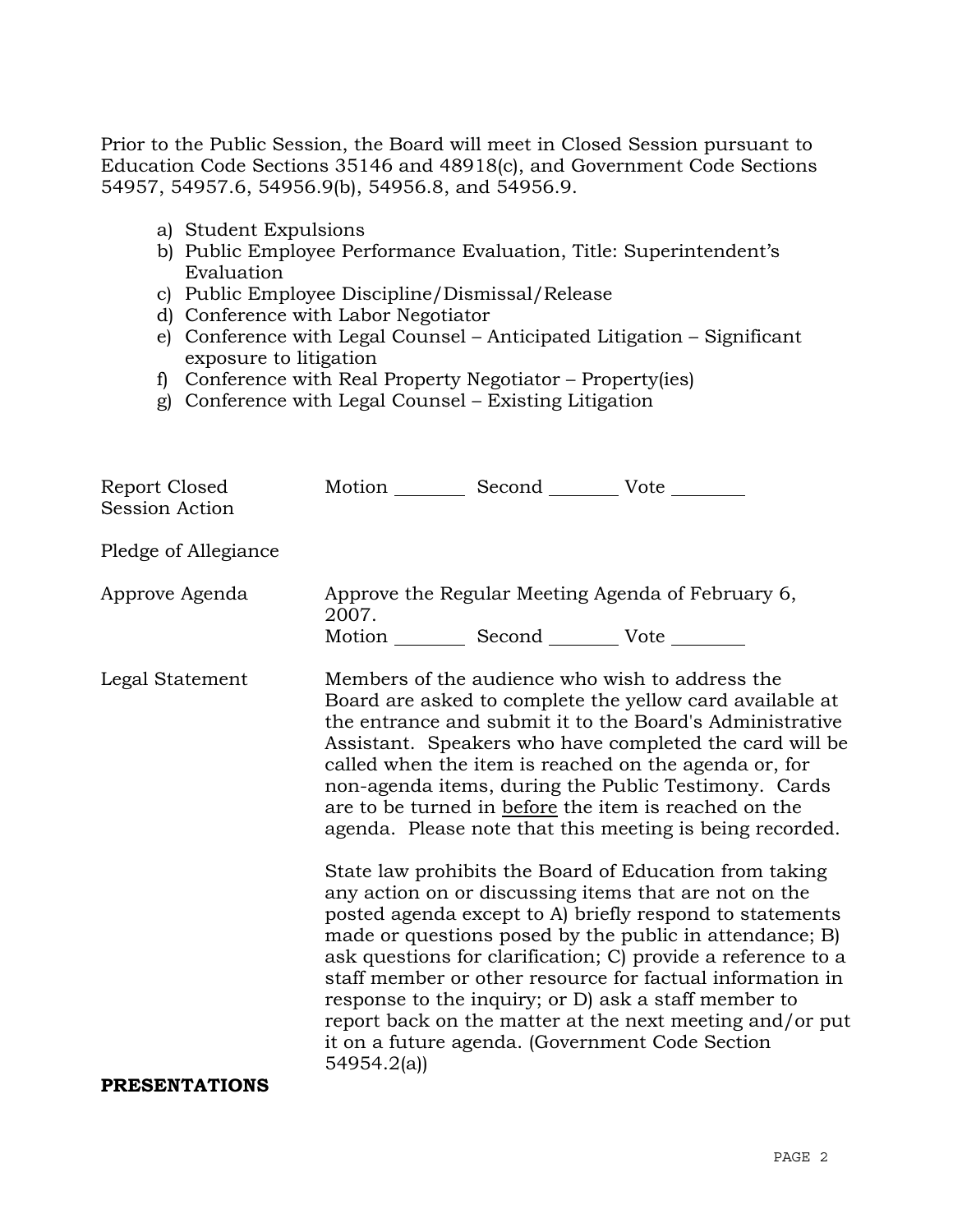- \* A Certificate of Appreciation will be presented to representatives of the San Leandro Lions' Club for their generosity and support to the students and families of San Leandro High School.
- \* Danny Hillman, Grant Coordinator, will provide information to the Board regarding the McKinney-Vento Homeless Act. The presentation will include the spirit of the law, legal requirements and expectations, implications for districts and schools, and District's training plan to ensure we meet the needs of our homeless students and families. The presentation will also include an update regarding the District's McKinney-Vento grant.

| <b>REPORTS</b>   | <b>Student Representatives' Reports</b> |
|------------------|-----------------------------------------|
| $8:00$ p.m. Time |                                         |
| <b>Specific</b>  |                                         |

## **PUBLIC TESTIMONY ON NON-AGENDA ITEMS**

**REPORTS** Correspondence Superintendent's Report Board Committee Reports

- Facilities/Technology
- Finance

Board Representatives' Reports

- Alameda County School Boards Assn.
- Eden Area Regional Occupational Program

## **CONSENT ITEMS**

These items are considered routine and may be enacted by a single motion. At the request of any member of the Board, any item on the consent agenda shall be removed and given individual consideration for action as a regular agenda item.

## General Services

| $1.1-C$<br>Approval of Board<br>Minutes $-$ January 17,<br>2007 | <b>Staff Recommendation:</b><br>Approve the minutes of the regular Board meeting<br>held on January 17, 2007. |        |                                                  |
|-----------------------------------------------------------------|---------------------------------------------------------------------------------------------------------------|--------|--------------------------------------------------|
|                                                                 | Motion                                                                                                        | Second | Vote                                             |
| $1.2\text{-C}$<br>Approval of Board                             | Staff Recommendation:                                                                                         |        | Approve the minutes of the special Board meeting |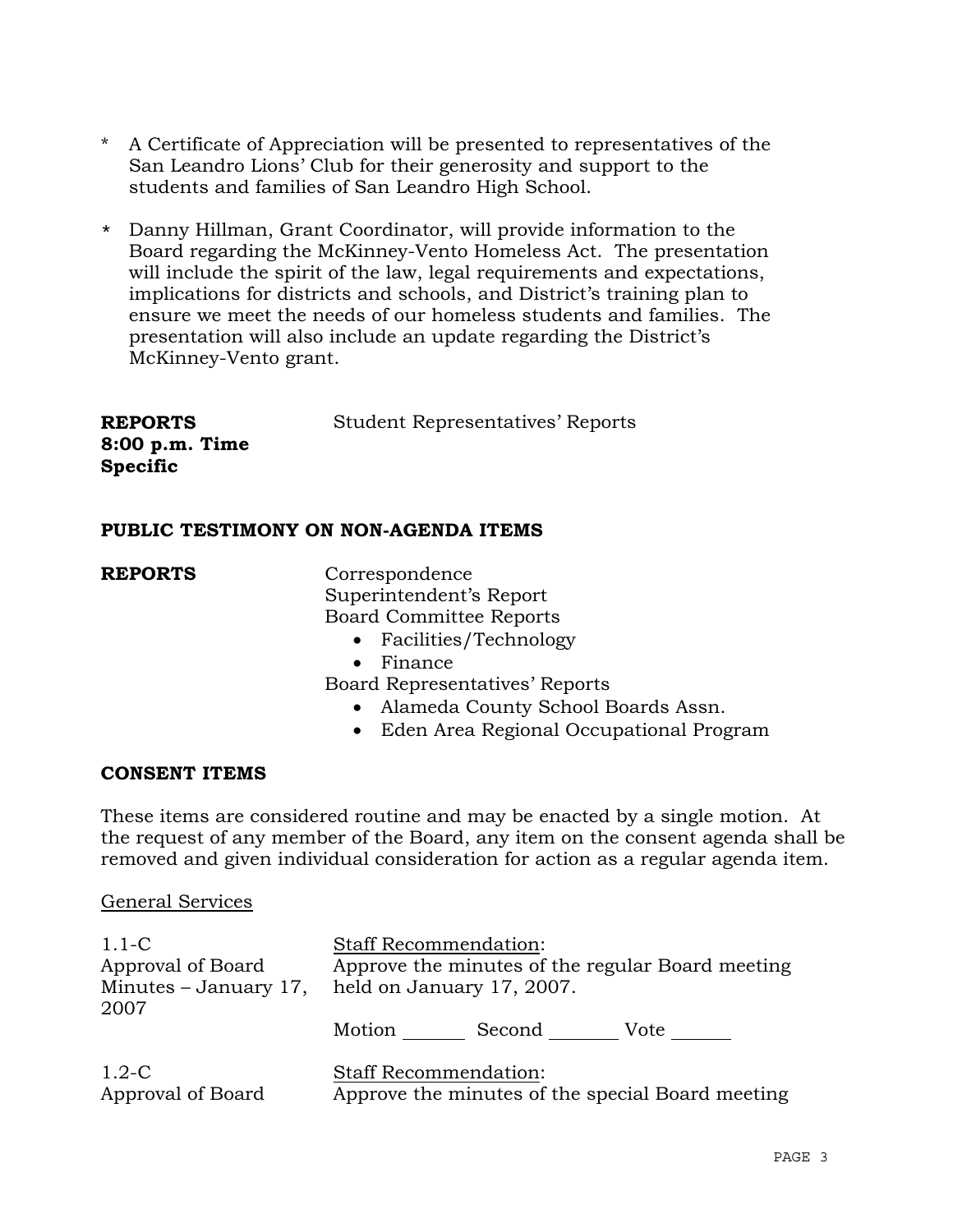| 2007                                                                                                                                          | Minutes – January 18, held on January 18, 2007.                                                             |  |                                                                                                   |
|-----------------------------------------------------------------------------------------------------------------------------------------------|-------------------------------------------------------------------------------------------------------------|--|---------------------------------------------------------------------------------------------------|
|                                                                                                                                               | Motion Second Vote                                                                                          |  |                                                                                                   |
| $1.3-C$<br>Resolution #07-03<br><b>Authorizing Certain</b><br>Persons to Draw Funds                                                           | <b>Staff Recommendation:</b><br>person to draw funds.<br>Motion _________ Second __________ Vote _______    |  | Adopt Resolution #07-03 authorizing certain                                                       |
| $1.4-CF$<br>Resolution #07-07, Fix<br>No Child Left Behind<br>(NCLB)                                                                          | Staff Recommendation:<br>Adopt Resolution #07-07, Fix No Child Left<br>Behind (NCLB).<br>Motion Second Vote |  |                                                                                                   |
| Human Resources                                                                                                                               |                                                                                                             |  |                                                                                                   |
| $2.1-C$<br>Acceptance of<br>Personnel Report                                                                                                  | <b>Staff Recommendation:</b><br>Accept Personnel Report as submitted.<br>Motion Second Vote                 |  |                                                                                                   |
| <b>Educational Services</b>                                                                                                                   |                                                                                                             |  |                                                                                                   |
| $3.1-C$<br>Proposed Site<br>Discretionary Block<br>Grant Spending Plan<br>for McKinley, Madison,<br>and Garfield<br><b>Elementary Schools</b> | Staff Recommendation:<br>Schools.                                                                           |  | Approve the Site Block Grant Expenditure Plan<br>for McKinley, Madison, and Garfield Elementary   |
| $3.2-C$<br>2006-2007<br>Consolidated<br>Application for<br><b>Funding Categorical</b><br>Aid Programs (Part II)                               | <b>Staff Recommendation:</b><br>Motion _________ Second __________ Vote _______                             |  | Approve the 2006-2007 Consolidated Application<br>for funding Categorical Aid Programs (Part II). |

3.3-C Recommendation for Continuation of Expulsion Order for

Staff Recommendation:

Students who have Left have left the District – unable to verify success of Approve the recommendation from the Director of Student Support Services for continuation of the expulsion order for the following students who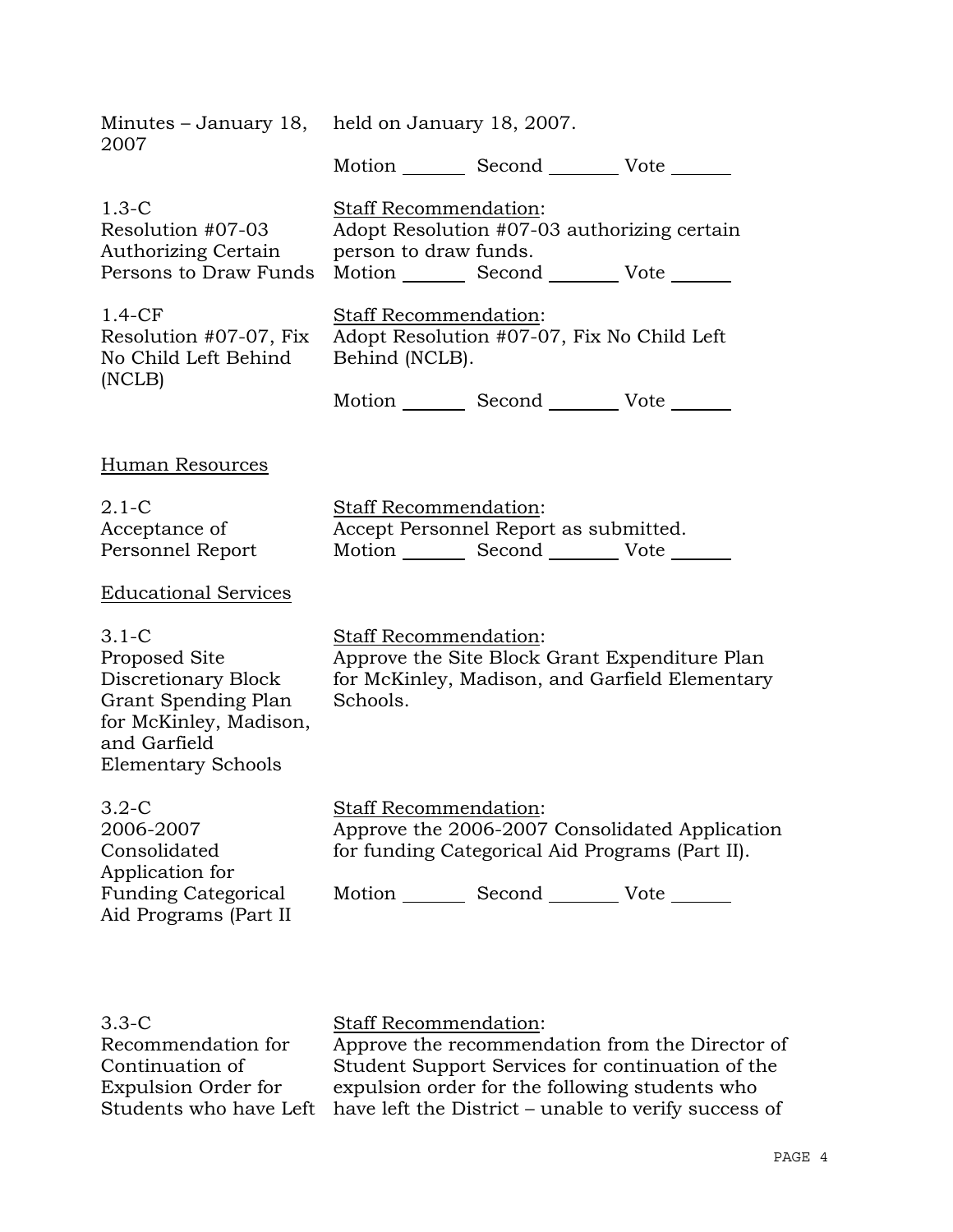## the District – Unable to expulsion. Verify Success of Expulsion

| E14-05/06 | E33-05/06 | E51-05/06 |
|-----------|-----------|-----------|
| E15-05/06 | E39-05/06 | E57-05/06 |
| E21-05/06 | E42-05/06 | E60-05/06 |
| E26-05/06 | E43-05/06 | E63-05/06 |
| E31-05/06 | E48-05/06 | E70-05/06 |
| E32-05/06 | E49-05/06 | E74-05/06 |
|           |           |           |

Motion Second Vote \_\_\_\_\_\_\_

## 3.4-C Recommendation for Termination of Expulsion

Staff Recommendation:

Approve the recommendation of the Director of Student Support Services for termination of expulsion or the following students who have satisfactorily completed the terms of their rehabilitation plan and are eligible to return to a comprehensive program; or students who are no longer students of the San Leandro Unified School District.

| E10-05/06 | E40-05/06 | E56-05/06 |
|-----------|-----------|-----------|
| E20-05/06 | E50-05/06 | E64-05/06 |
| E22-05/06 | E52-05/06 | E65-05/06 |
| E28-05/06 | E53-05/06 | E66-05/06 |
| E38-05/06 | E54-05/06 | E77-05/06 |

Motion Second Vote \_\_\_\_\_\_

3.5-C Recommendation for Continuation of Expulsion Order

Staff Recommendation:

Approve the recommendation from the Director of Student Support Services for continuation of the expulsion order for each of the following students who have failed to meet the conditions of their expulsion.

| E02-06/07    | E29-05/06 | E58-05/06 |
|--------------|-----------|-----------|
| E09-05/06    | E35-05/06 | E59-05/06 |
| E18-05/06    | E37-05/06 | E61-05/06 |
| E23-05/06    | E41-05/06 | E62-05/06 |
| $E$ 24-05/06 | E45-05/06 | E67-05/06 |
| E25-05/06    | E46-05/06 | E71-05/06 |
| E27-05/06    | E55-05/06 | E73-05/06 |

Motion Second Vote

## 3.6-C

Memorandum of Understanding for After School Education and Safety (ASES) with the City of San

## Staff Recommendation:

Approve the Memorandum of Understanding for the After School Education and Safety Program (ASES) between the City of San Leandro Recreation and Human Services Department and the San Leandro Unified School District.

MOU will be emailed on  $2/5/07$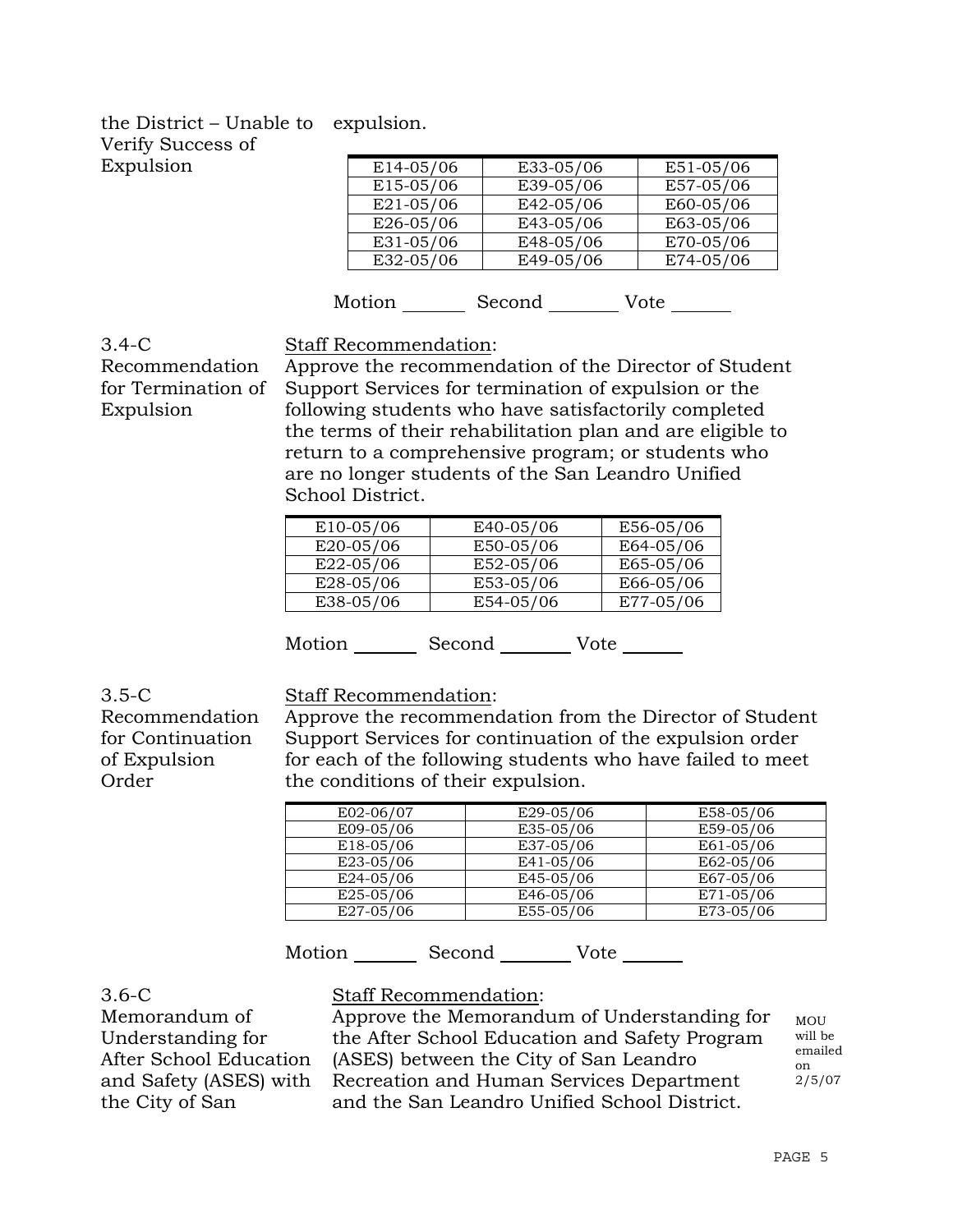| Leandro                                                                                                           | Motion _________ Second __________ Vote _______                                                                                                                                                                                                                                                                             |
|-------------------------------------------------------------------------------------------------------------------|-----------------------------------------------------------------------------------------------------------------------------------------------------------------------------------------------------------------------------------------------------------------------------------------------------------------------------|
| Business, Operations and Facilities                                                                               |                                                                                                                                                                                                                                                                                                                             |
| $4.1-C$<br>Rental Contract and<br>Increase with<br><b>Broadmoor Parent</b><br>Participation Nursery<br>School     | Staff Recommendation:<br>Approve the proposed 5% rate increase to the<br>contract with Broadmoor Parent Participation<br>Nursery School, effective July 1, 2007.<br>Motion _________ Second __________ Vote _______                                                                                                         |
| $4.2-C$<br>Rental Contract and<br>Increase with<br>Adventure Time                                                 | <b>Staff Recommendation:</b><br>Approve the revised rental agreement with<br>Adventure Time Extended Day Care, effective<br>February 1, 2007.                                                                                                                                                                               |
|                                                                                                                   | Motion _________ Second __________ Vote _______                                                                                                                                                                                                                                                                             |
| $4.3-C$<br><b>Food Services Contract</b><br>with Head Start                                                       | Staff Recommendation:<br>Approve the Food Services contract between San<br>Leandro Unified School District and Head Start.                                                                                                                                                                                                  |
|                                                                                                                   | Motion _________ Second _________ Vote _______                                                                                                                                                                                                                                                                              |
| $4.4 - C$<br>Award of Construction<br>Contract for Jefferson<br><b>Elementary School</b><br>(Property Line) Fence | Staff Recommendation:<br>Approve the award of construction contract for<br>Bid Package #06-10 to Arrow Fence Company.<br>This recommendation is based on a check of the<br>required documents in the bid package that the<br>administrative staff of the San Leandro Unified<br>School District certified was a proper bid. |
|                                                                                                                   | Motion<br>Second<br>Vote                                                                                                                                                                                                                                                                                                    |

## **ACTION**

Business, Operations and Facilities

4.1-A Resolution #07-04 General Obligation Bonds, Series A

Staff Recommendation: The Board will discuss and consider adopting Resolutions #07-04 authorizing the issuance and sale of San Leandro Unified School District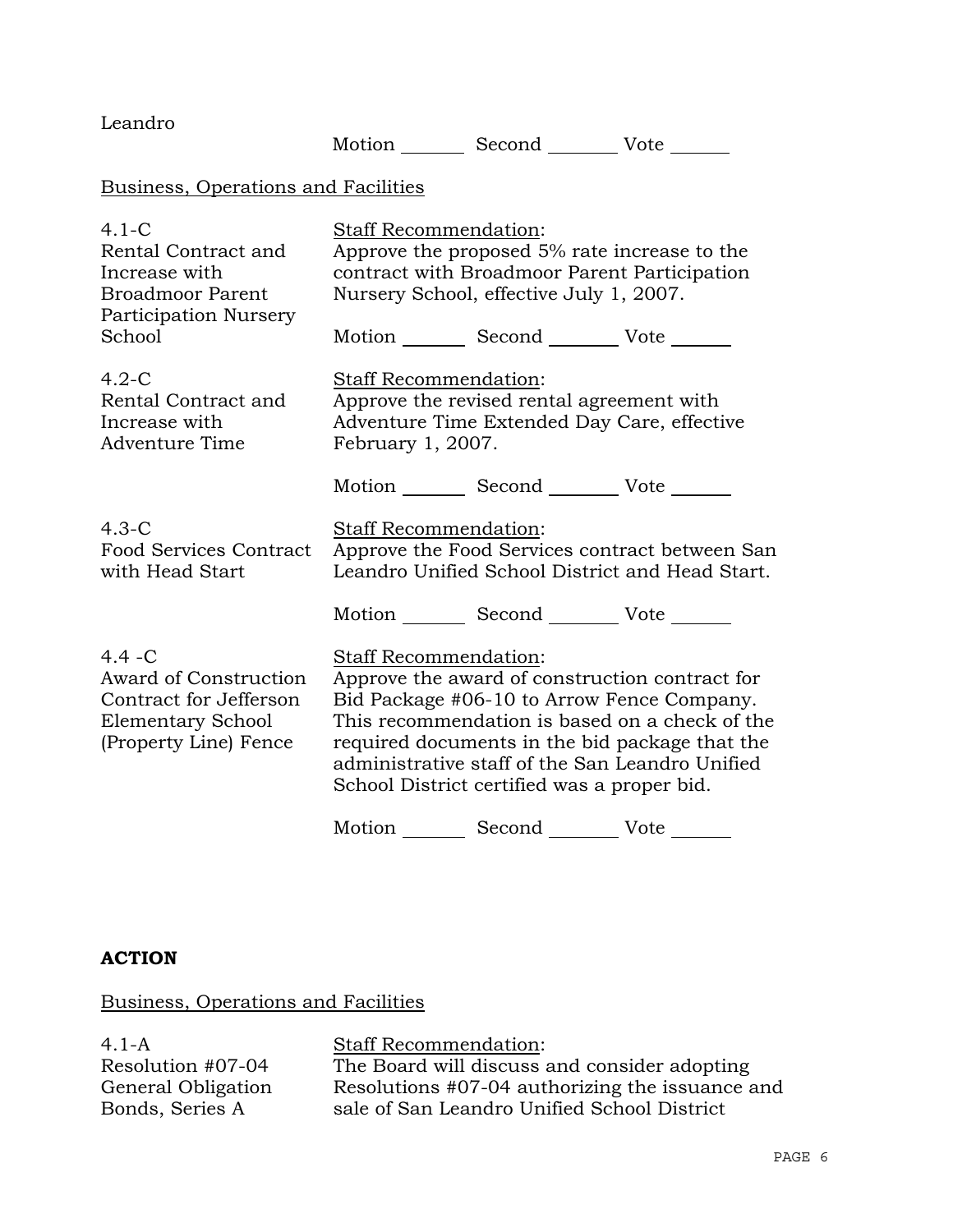|                                                                      | property.                         |                                                                                                                                                                                                                                                  | (Alameda Count, California), General Obligation<br>Bonds, Election of 2006, Series A, n the aggregate<br>principal amount not to exceed \$29,000,000, to<br>finance the acquisition and improvement of real |
|----------------------------------------------------------------------|-----------------------------------|--------------------------------------------------------------------------------------------------------------------------------------------------------------------------------------------------------------------------------------------------|-------------------------------------------------------------------------------------------------------------------------------------------------------------------------------------------------------------|
|                                                                      |                                   | Motion _________ Second __________ Vote _______                                                                                                                                                                                                  |                                                                                                                                                                                                             |
| $4.2-A$<br>Resolution #07-05<br>General Obligation<br>Refunding Bond | Staff Recommendation:<br>actions. | The Board will discuss and consider adopting<br>Resolutions #07-05, providing for the issuance<br>the District to refund (1) General Obligation<br>Bonds, Election of 1997, Series B, (2) General<br>General Obligation Bonds, Election of 1997, | and sale of refunding General Obligation Bonds of<br>Obligation Bonds, Election of 1997, Series C, (3)<br>Series E, and approving related documents and                                                     |
|                                                                      | Motion                            | Second                                                                                                                                                                                                                                           | Vote                                                                                                                                                                                                        |

## **CONFERENCE**

These items are submitted for advance planning and to assist the Board in establishing future agenda items. The Board may, however, take action on the following:

## General Services

| $1.1 - CF$             | <b>Staff Recommendation:</b>                                                             |
|------------------------|------------------------------------------------------------------------------------------|
| Candidates for City of | The Board will discuss and consider approving                                            |
| San Leandro            | the submission of at least three (3) nominees to                                         |
| Recreation and Parks   | the City council for consideration in the selection                                      |
| Commission             | of the District's representative to the Recreation<br>and Parks Commission as presented. |

Motion Second Vote

## Business, Operations and Facilities

| $4.1-CF$<br>Lead Custodian<br><b>Position Evaluation</b> | <b>Staff Recommendation:</b><br>The Board will discuss and consider approving<br>the continuation of the Lead Custodial position. |  |  |
|----------------------------------------------------------|-----------------------------------------------------------------------------------------------------------------------------------|--|--|
|                                                          | Second<br>Motion<br>Vote                                                                                                          |  |  |
| $4.2$ -CF                                                | <b>Staff Recommendation:</b>                                                                                                      |  |  |